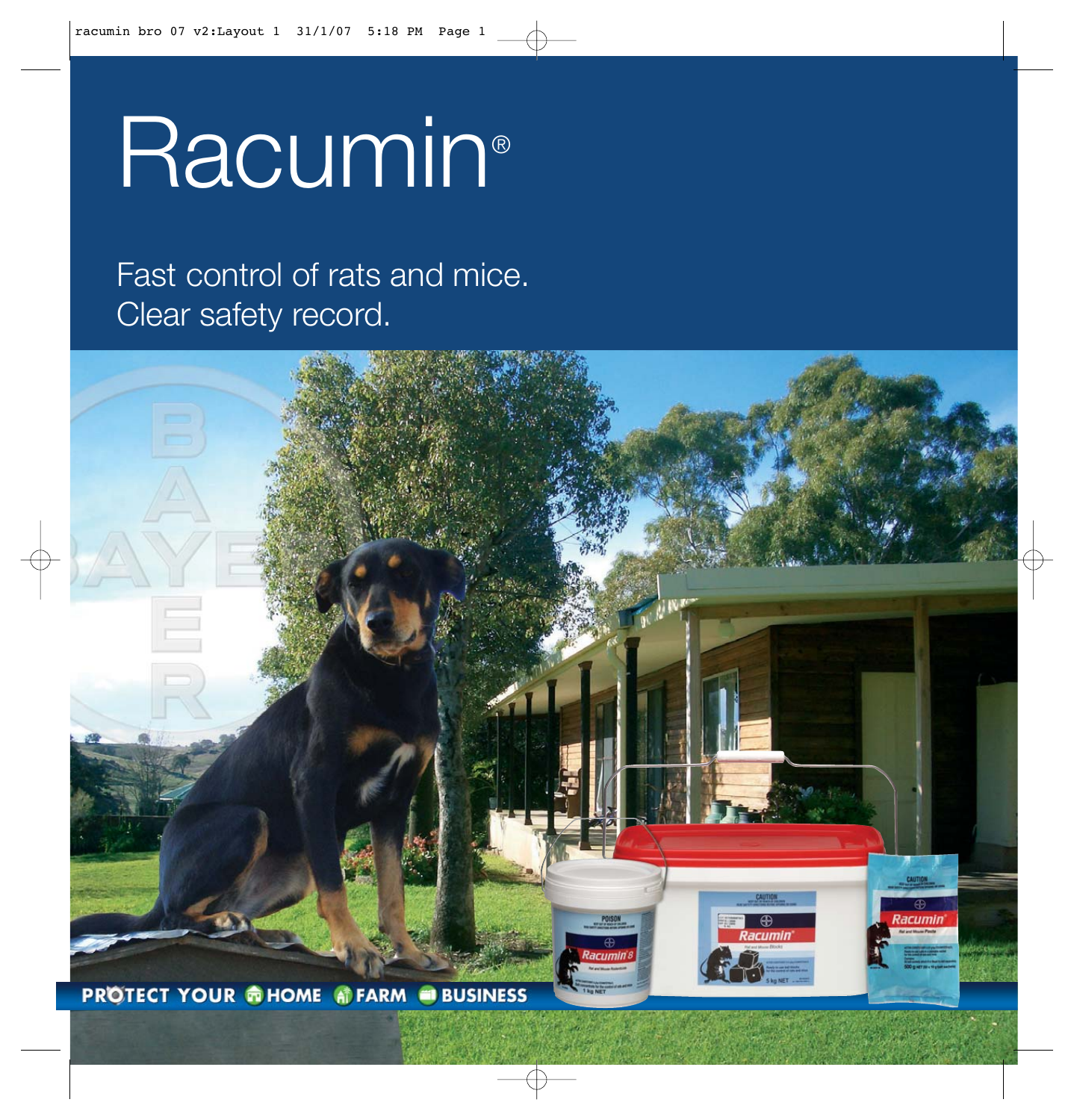# Why use Racumin?

### Fast control of rats and mice. Less secondary poisoning risk to pets and working dogs.

Using Racumin not only provides fast control of rats and mice but it also reduces the poisoning risk to pets, working dogs and other animals from eating baited rodents.

Racumin has a clear safety record for secondary poisonings to non-target animals and can be used long term to gain control of a rodent population.

Why put them at risk? Use Racumin for fast control and less secondary poisoning risk.

All animals can be poisoned if they feed on baits directly. To minimise the risk, use bait stations where practical. In the event of accidental poisoning with Racumin, emergency veterinary attention should be sought as soon as practical.

#### Why you should be using Racumin.

| Kills rats and mice                 |  |
|-------------------------------------|--|
| Works fast                          |  |
| Low residues                        |  |
| Clear safety record                 |  |
| Low secondary poisoning risk        |  |
| No recorded resistance in Australia |  |

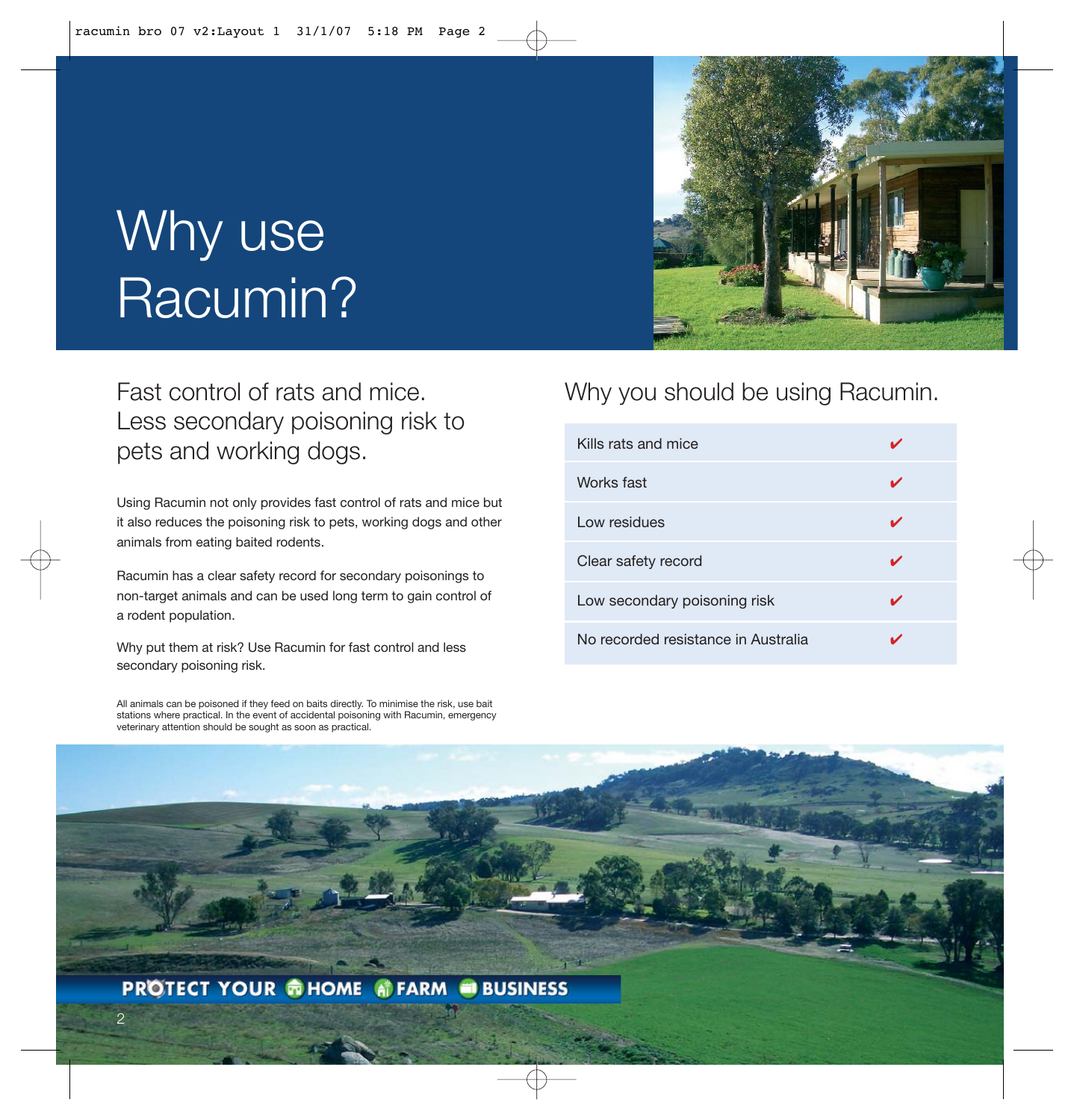

# Fast control of rodents

#### **Racumin is a multiple dose anticoagulant bait**

Rats and mice must feed on the highly palatable Racumin baits several times to receive a lethal dose of the anticoagulant. The affected rodents die from internal bleeding.

#### **The differences between rodenticides**

|                                      |                     | Anticoagulants     |                      |
|--------------------------------------|---------------------|--------------------|----------------------|
| Type                                 | Acute poisons       | Single* dose       | <b>Multiple dose</b> |
| <b>Number of feeds</b><br>required   |                     |                    | 3                    |
| <b>Effect on rodent</b>              | Die within<br>hours | Die 4-9 days       | Die 3-8 days         |
| <b>Risk to non-target</b><br>species | High risk           | <b>Medium</b> risk | Low risk             |

\* Require a single feed but will usually make several feeds.

#### **Racumin works faster than single dose anticoagulants**

Racumin starts killing rats and mice faster than the so-called single dose anticoagulant baits. Single dose baits can kill with only a single feed but they can still take on average about seven days to kill.

#### **Average time for common rodenticides to kill rats\***

| <b>PRODUCT</b>                | <b>AVERAGE DAYS TO KILL</b> |
|-------------------------------|-----------------------------|
| <b>Racumin Paste</b>          | 5.0 days                    |
| Talon <sup>®</sup> Wax Blocks | 7.8 days                    |
| Storm <sup>®</sup> Wax Blocks | 7.2 days                    |

\* Bayer Australia data on file.

#### **Bait residues pose a secondary poisoning risk**

Rats and mice feeding on single dose baits consume more bait than is required to kill them. This means they may contain very high bait residue levels when dying or dead. This poses a significant secondary poisoning risk to non-target animals such as dogs, cats and wildlife.

#### **Racumin – the low residue rat and mouse bait**

When baiting with Racumin the dead or dying rats and mice pose a very low secondary poisoning risk to non-target animals. This is because the active ingredient of Racumin is metabolised by the rodent as it takes effect, meaning that the residue levels are much lower. Lower residues mean lower secondary poisoning risk.

#### **Low residues reduce secondary poisoning risk**



Mean single dose anticoagulant and Racumin concentrations in rat liver at 12 weeks after three single ~LD<sub>15</sub> doses, expressed as a percentage of the concentration of single dose anticoagulant (20 ppm) and Racumin (375 ppm) in baits, respectively. Source: Fisher et al., Landcare Research, New Zealand, unpublished data.

#### **Racumin has a clear safety record**

A study was conducted where dogs were fed Racumin-poisoned rats for either one day or three consecutive days. The results showed no ill effects on the dogs\*. In more than 30 years of use in Australia Racumin has a clear safety record for secondary poisonings.

3 \* Berny P. J. , F. T. Buronfosse and S. Endepols (1999) Evaluation of the secondary toxicity of coumatetralyl to dogs and an example of rat control in a dogs' boarding kennel in Proceedings of the 2nd International Conference on Urban Pests, Prague, Czech Republic.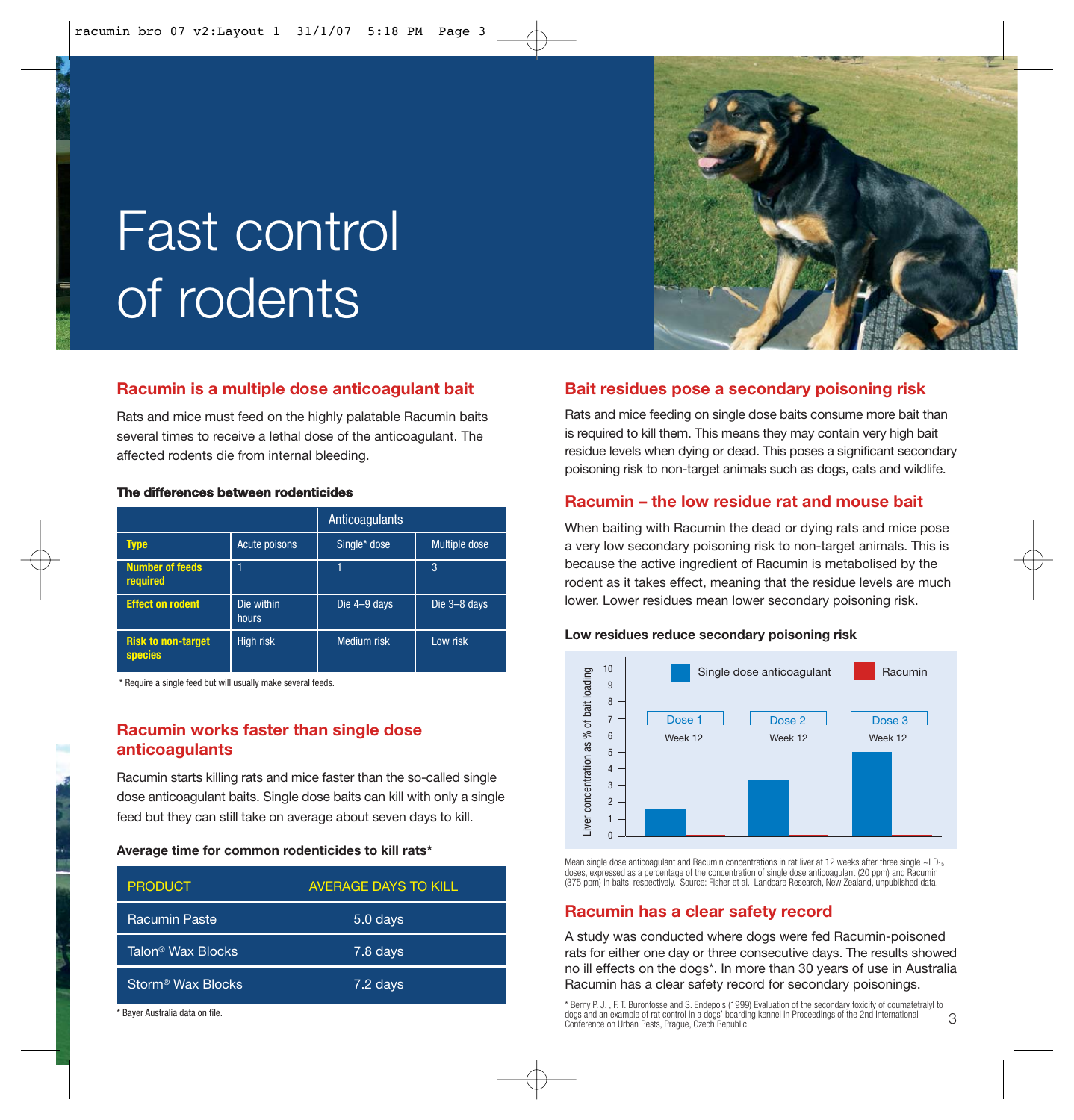

### Why control rodents?

Rats and mice are pests around the home and can affect your farm income.

- Rodents are recognised carriers of approximately 45 diseases.
- Their gnawing causes costly damage to buildings, machinery and equipment.
- A single rat can eat, spoil or damage \$25 worth of grain per year.
- Up to 70 mice per hectare can cause between 2% and 9% reduction in grain yield.
- 200 mice eat the feed equivalent of one sheep.



Using an integrated pest management system is the best way to ensure effective rodent control around your home, farm and business.

The principles of Monitor, Sanitise and Control as summarised below are detailed in a step-by-step guide on the following pages.

#### **Monitor**

It is important to regularly and thoroughly check your property for the signs of a rodent infestation. It may be helpful to keep a map or plan of where rodent sightings or evidence of infestation has occurred.

#### **Sanitise**

Once you have identified possible areas for rodent infestation it is important to limit the habitat where rodents live and feed. Keep your property clear of waste and prevent access to water sources to limit the areas around your property that rodents can inhabit.

#### **Control**

To control rodents around your home, farm or business it is crucial to use the right product for the right application. See page 7 of this brochure for details on how Racumin rodent control products can help you.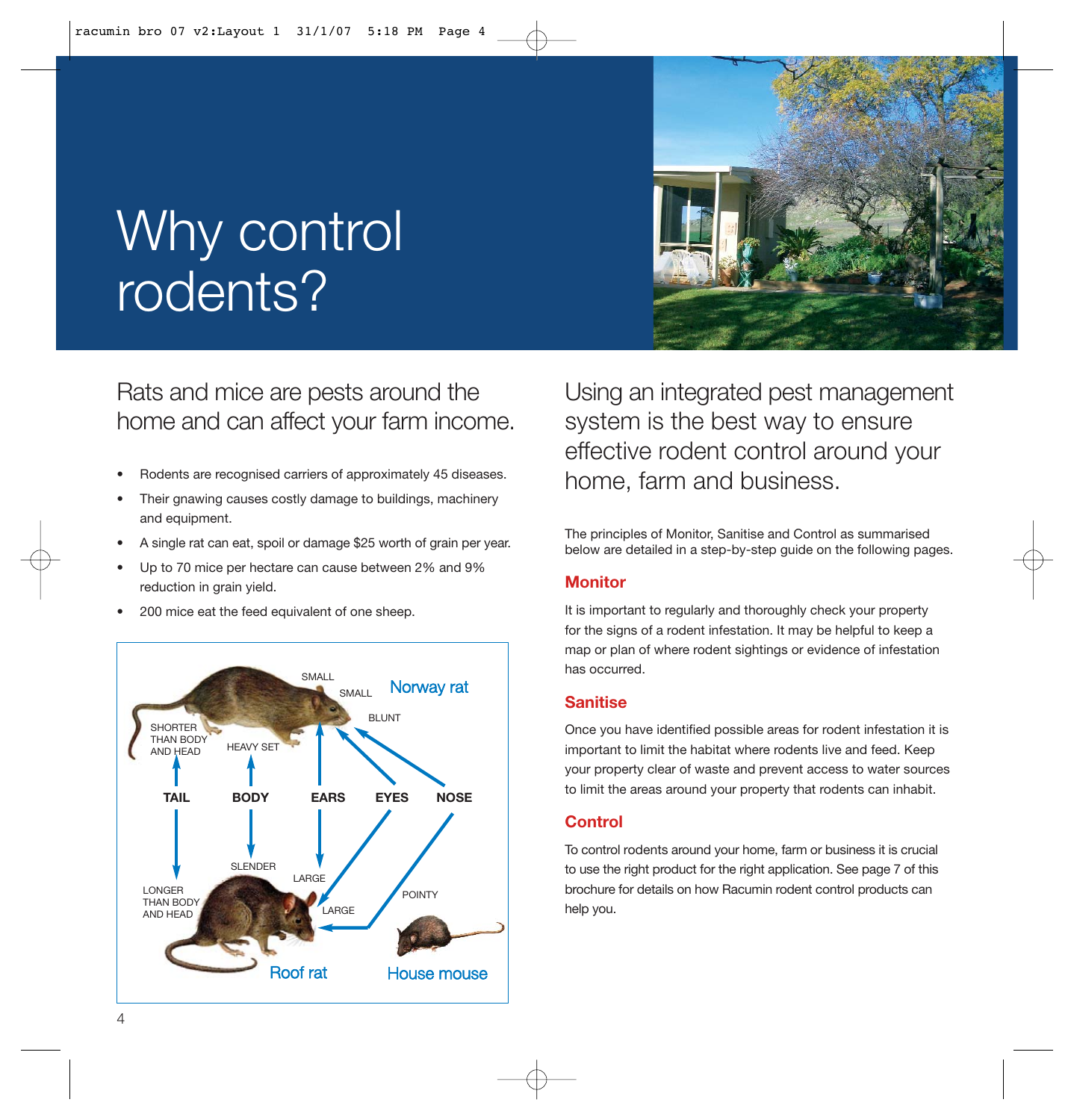

## How to monitor rodents

| <b>Characteristic</b>      | What to look for                                                                                                                                                        |
|----------------------------|-------------------------------------------------------------------------------------------------------------------------------------------------------------------------|
| <b>Sounds</b>              | Gnawing, climbing noises in walls,<br>squeaks.                                                                                                                          |
| <b>Droppings</b>           | Look along walls and rafters, behind<br>objects and near food supplies.                                                                                                 |
| <b>Burrows</b>             | Rat burrows are indicated by fresh<br>diggings along foundations, through<br>floorboards and into wall spaces.                                                          |
| <b>Runs</b>                | Look for dust-free areas along walls and<br>behind storage material.                                                                                                    |
| Gnawing<br>marks           | Look for wood chips around boards, bins<br>and crates. Fresh gnawing marks will be<br>pale in colour.                                                                   |
| <b>Rodent odours</b>       | Persistent musky odours are a positive<br>sign of infestation.                                                                                                          |
| <b>Visual sighting</b>     | Daylight sighting of mice is common.<br>Rats are seen in daylight only if<br>populations are high.                                                                      |
| <b>Smudge</b><br>marks     | These may be found on pipes or rafters<br>where dirt and oil from rat fur leaves a<br>greasy film.                                                                      |
| <b>Monitoring</b><br>cards | To monitor mice in the paddock peg out<br>cards impregnated with canola or linseed<br>oil overnight and the following morning see<br>how many cards have been fed upon. |





Step 1. Monitor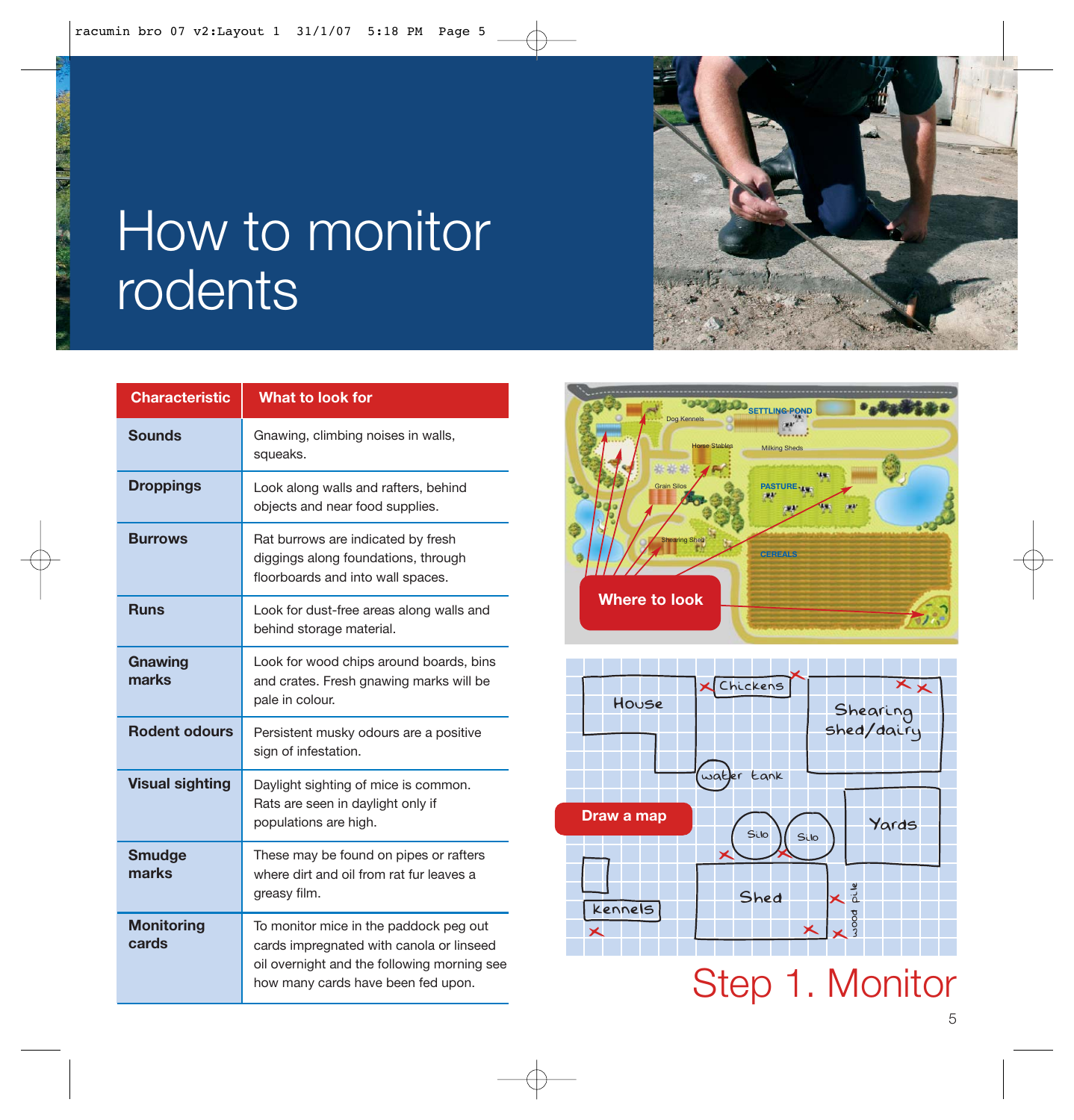### How to sanitise your property

Cutting the grass around buildings forces rodents into the open, making them an easier target for owls or other birds of prey.



**Reduce** food and water sources and look at methods to exclude rodents from buildings on your farm by sealing entry points.

**Eliminate** their habitat by rodent-proofing feed containers, reduce access to water such as leaky taps, reduce long grass and vegetation around buildings, and remove loose wood piles and garbage.

### Step 2. Sanitise



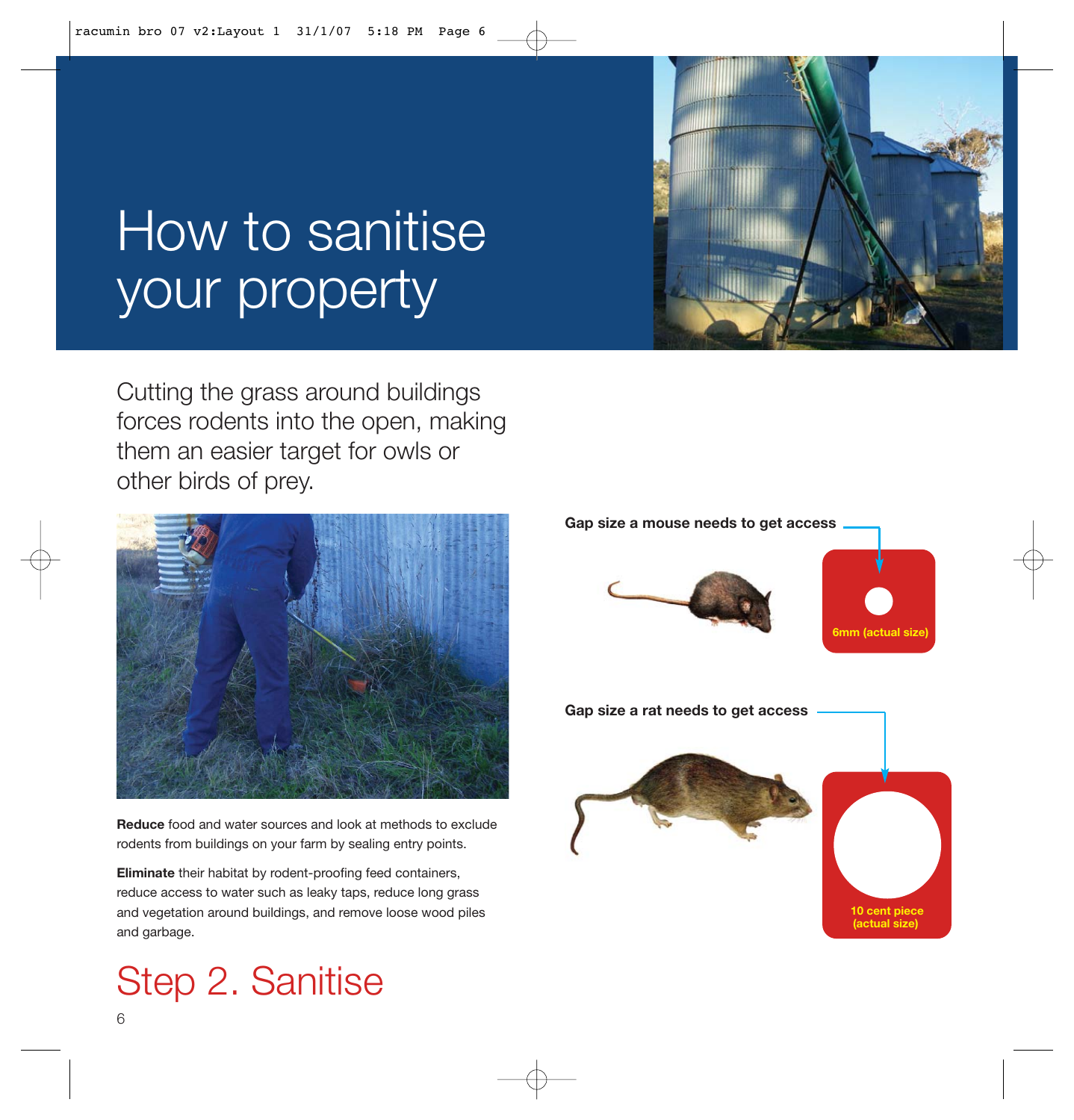

### How to control rodents

Baits are necessary for control of moderate and larger populations of both rats and mice.

#### **Racumin Paste is highly palatable**

Rodents possess a highly developed sense of taste. On agricultural premises alternative food sources are plentiful. For a bait to succeed it must successfully compete with other foodstuffs.

Racumin Paste is palatable enough to entice even the most suspicious rat to eat it within a few days. Complete elimination of rat infestations can only be achieved by attracting each individual rat.



**Palatability = Mortality**

#### Bayer Australia data on file.

#### **Three products to solve your rodent problems**

#### **Racumin Paste**

Racumin Paste combines vegetable fats and carbohydrates in a way that is exceptionally attractive to rats and mice. Highly palatable Racumin Paste can be used indoors and outdoors in bait stations.

#### **Racumin Blocks**

Racumin Blocks are formulated as a wax block for the best weather resistance. Racumin Blocks are useful in damp locations such as sewers or gutters, or outdoor locations where loose grain baits spoil quickly.

#### **Racumin 8**

Racumin 8 is a concentrated powder formulation that can be used as a tracking powder along rodent runways. Rats and mice walk over the powder, picking it up on their feet and fur. They later ingest the powder when grooming. You can also mix it with grain to make your own bait.







Step 3. Control